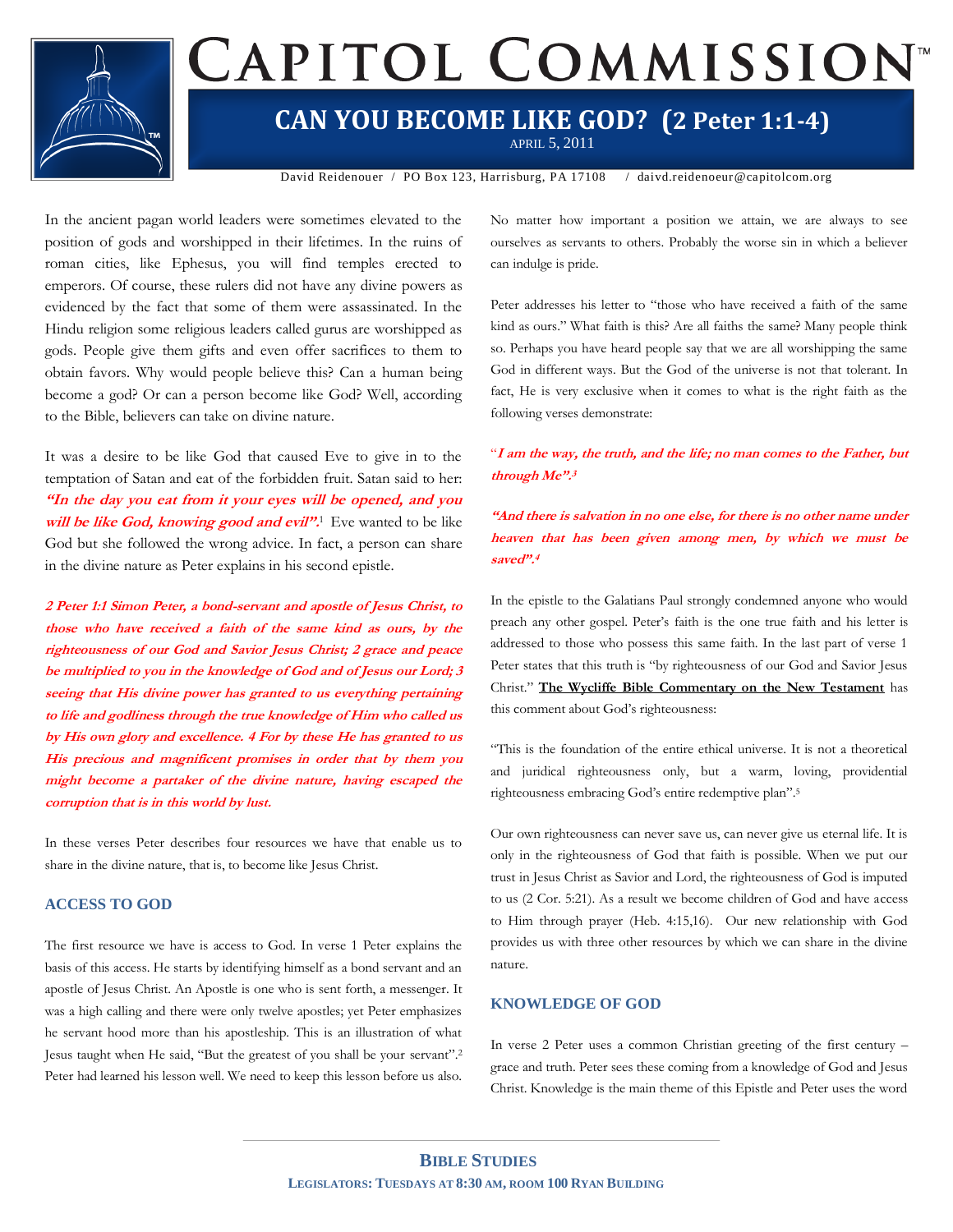## *P E N N S Y L V A N I A*

### **CAN YOU BECOME LIKE GOD?**

knowledge or know 16 time in it. Peter wrote this letter to combat a false teaching which would later be called Gnosticism. Followers of this teaching held a bewildering array of views; but common among all these views was the idea that pitted God who is a spirit against material creation which was viewed as evil. Salvation was understood as a escape from the body, not by faith in Christ or even good works, but by special or secret "knowledge". The Gnostics were seeking a special knowledge available to only a few; but what they needed was the true knowledge which comes from God. The Greek word translated "knowledge" in verse 2 is *epignosis* which means a special kind of knowledge, a kind that is complete. In the Amplified New Testament this knowledge is described as full, personal, precise, and correct. This is not just head knowledge although that is important, but it is also heart knowledge. And it is readily available to God's children.

### **DIVINE POWER**

In verse 3 Peter goes on to give us the third resource that will enable us to partake of the divine nature – God's power. Peter says that this power enables us to "have all things". Notice Peter's repeated references to all things in verses 8, 12, and 13 in 1 Peter 1. God's power enables us to have everything we need to face the vicissitudes and trials of life. It also provides everything we need to defend ourselves against false doctrine, no matter how reasonable it might seem on the surface. Paul identifies this divine power as "the power of His resurrection".6 What does His power do for us? It produces a miracle – a miracle of inner transformation that results in a change of outward behavior. This miracle starts at salvation and continues until we leave this earth.

Paul also relates this resource to knowledge. Again the same Greek word is used here as in verse 2. We can have this divine power when we really "know" Jesus Christ. Knowledge means knowing Christ intimately and not just knowing about Him.

### **PRECIOUS PROMISES**

When we come to verse 4, we see the fourth resource that God provides for our spiritual growth – His promises. Notice the transition from verse 3 at the beginning of verse 4, "for by these". That is, we receive these promises by the glory and excellence of Christ. So by this God grants us precious and magnificent promises. The Greek word translated "promises" is not the usual term indicating a private agreement, but a word implying an emphatic

and public announcement. So these are promises to anyone who has become a child of God and they are backed by a sovereign God who cannot lie.In one sense these promises refer to the abundant and eternal life promised to all believers. But it also refers to the numerous offers of divine provision found in the Scriptures.

The result of these four resources – access to God, knowledge of God, divine power, and God's promises – is that we become sharers in the nature and life of God. What does this mean? No, we don't become little gods; but we do become a new creation (1 Cor. 5:17). At the end of verse 4 Peter says:

#### **"Having escaped the corruption that is in the world by lust".**

He is referring to the old sinful nature which controls the unsaved person's life. When a person gets saved, he escapes from the bondage of sin (Rom. 6:5-11); and he begins to become like our Savior. He begins to display Christ's attributes in his life. What are these attributes? They are the fruit of the Spirit:

**"But the fruit of the Spirit is love, joy, peace, longsuffering, kindness, goodness, faithfulness, gentleness, self-control. Against such there is no law". 7**

To be a partaker of the divine nature is to put on those qualities that characterize God's relationship with us.

#### **CONCLUSION**

Salvation is just the beginning of a lifelong spiritual journey to become like Jesus Christ in our words, thoughts, and actions. It is a challenging journey, but God has provided the resources we need. We have access to his throne through prayer, we have knowledge of his Word available, we have his power in our lives through the Holy Spirit, and we have the promises in the Bible that we can claim. God tells us that we can share in the divine nature. Let us believe this and strive toward this goal in our Christian lives.

\_\_\_\_\_\_\_\_\_\_\_\_\_\_\_\_\_\_\_\_\_\_\_\_\_\_\_\_\_\_\_\_\_\_\_\_\_\_\_\_\_\_\_\_\_\_\_\_\_\_\_\_\_\_\_

 ${}^{1}$ Genesis 3:5  $2$ Matthew 23:11  $3$ John 14:6  $4$ Acts 4:12 <sup>5</sup>Wycliffe Bible Commentary on the New Testament, 1971, page 990 6 Philippians 3:40